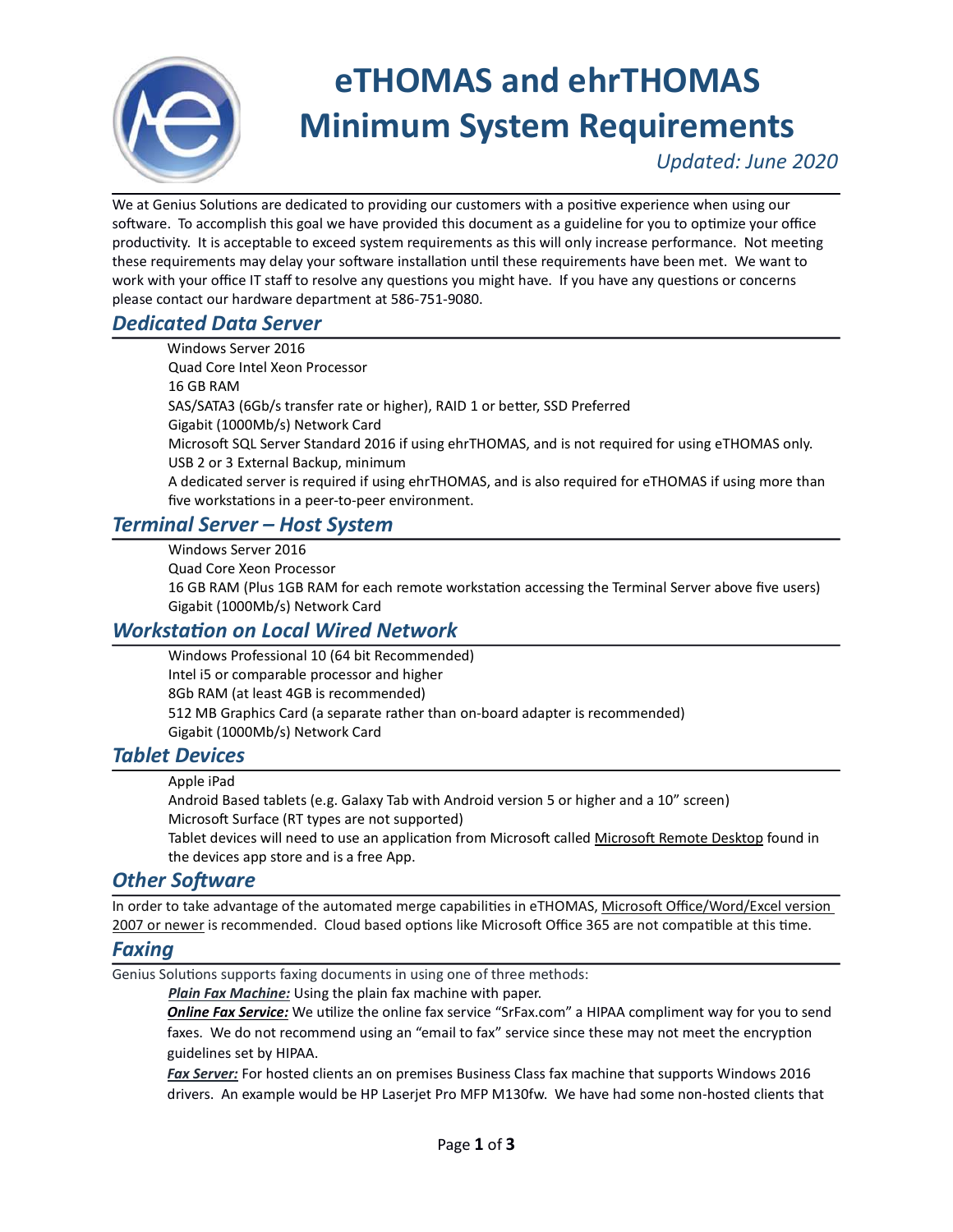have Windows Servers in their office use a compatible USB Fax Modem that has a dedicated fax quality phone line dedicated for this purpose.

# Backup

Genius Solutions recommends a combination of local internal hard drive and a cloud backup service such as "CrashPlanPro.com". Backups should be encrypted and available if a catastrophe happens at your office. You will need to include the folders "THOMAS" and "ehrTHOMAS" and the Microsoft SQL Databases for the minimum backup of the Medical Records and Practice Management data, then any other files that you would use in the office should also be included in these backups. You should have generational backups that go back at least a week.

# **Full Hard Drive Encryption**

This helps ensure that your data is safe if your computer is lost or stolen. Unless the hard drive is encrypted, patient identifiable data could be exposed. Using a built-in feature of Windows Server or Windows 10 Pro, BitLocker can provide full hard drive encryption the will require a USB flash drive, pin number, or password to be used whenever the computer restarts. Without the proper key, the data remains inaccessible. If using USB flash drive, once the system restarts the Flash drive muse be removed and placed in a secure location.

## Microsoft SQL Standard (for use with ehrTHOMAS)

Microsoft SQL Standard must be installed for use with ehrTHOMAS. Microsoft SQL Express or other free versions have limitations that affect the performance of ehrTHOMAS and cause the program to stop working when a data limitation is reached, making ehrTHOMAS too slow or unusable.

#### **Printers**

Genius Solutions does not recommend the use of "impact or dot matrix printers". Although you may have a printer like this still in use and printing from eTHOMAS and Windows, the speed for these machines is extremely slow. We recommend using "Laser Jet" Style Business Class printers. These are designed for high volume printing and faster speeds. Other types of printers such as "Ink Jet" or "Bubble Jet" printers are designed more for home use and printing of pictures. Problems with alignment, drivers, and the cost of ink or toner make these printers both problematic and cost prohibitive.

#### **Scanners**

While most TWAIN compatible scanners work with eTHOMAS, we have found the following models the work well for ehrTHOMAS and the heavy scanning load that are required in office settings:

Fujitsu Fi-series: These are highly recommended high speed scanners that are designed for heavy scanning workloads in busy offices.

Epson DS 500-800 Series: These are high volume and high speed documents scanners but off less scanning options the previous scanners (eg. Format type and where to save)

HP Laser Jet Pro Series: These are multi-function devices that handle printing, scanning, and on some models faxing and fax servers. The limitations on these are slower scanning speeds, amount of pages that can be scanned at one time, and lack of options for the scanned documents. These are mainly recommended for very small volume offices.

### Remote Scanning

If you have workstations that are connecting to eTHOMAS or ehrTHOMAS through remote desktop or using a cloud based server solution you will need a third party app for scanning. Genius Solutions recommends using "TSScan" by "TerminalWorks.com". This Third party software will allow a user using remote desktop to scan to the eTHOMAS and ehrTHOMAS programs. This software is licensed based on the number of users your server supports and is tied to the exact server hardware. If your server breaks or needs to be completely reinstalled with an operating system you may be required to re-license.

### **Firewall Configuration and Ports**

EDI Client: This is part of the eTHOMAS software the sends claims to a clearing house (ie. Gateway, BCBS, Navicure) and also allows the user to see the rejections of claims. This uses the SFTP protocol and usually will be port 22. While BCBSM has never changed their IP this doesn't mean it won't in the future, this ip address is 167.242.55.40. This IP address does not respond to pings.